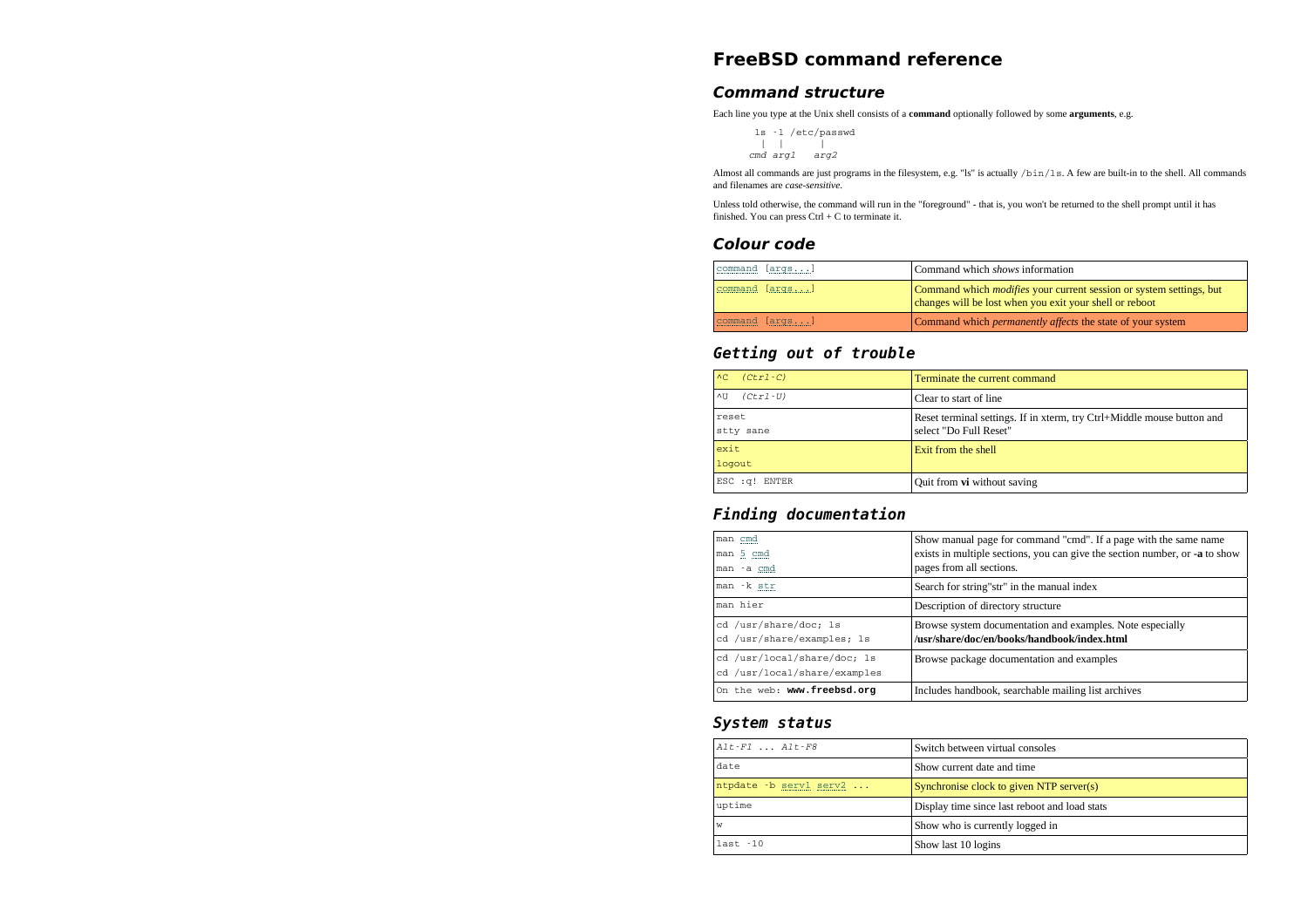## **Directories**

| pwd                                             | Show current directory ("print working directory")                                                                                                 |
|-------------------------------------------------|----------------------------------------------------------------------------------------------------------------------------------------------------|
| cd subdir                                       | Move into a subdirectory of the current directory                                                                                                  |
| cd                                              | Move up one level, to the parent directory                                                                                                         |
| cd /<br>cd /absolute/path<br>cd ~username<br>cd | Change current directory: to the filesystem root, to an absolute location, to<br>a particular user's home directory, or to your own home directory |
| 1s<br>1s path                                   | List contents of current directory or given directory                                                                                              |
| $1s - 1$                                        | List directory in <b>long</b> form <i>(lowercase 'L', not number one)</i>                                                                          |
| $1s - a$                                        | List all files, including hidden files                                                                                                             |
| $ls - d$                                        | List directory itself, rather than its contents                                                                                                    |
| 1s -1d path                                     | Example of combining flags                                                                                                                         |
| mkdir path                                      | Create a directory                                                                                                                                 |
| rmdir path                                      | Delete an empty directory                                                                                                                          |
| rm - rf subdir                                  | Recursively delete a directory and all its contents - DANGEROUS!                                                                                   |

# **Files**

| file filename                             | Read first few bytes of file and guess its type                                                                                                                                       |
|-------------------------------------------|---------------------------------------------------------------------------------------------------------------------------------------------------------------------------------------|
| less filename                             | Read contents of file in pager.<br>space = next page, $b$ = previous page, $q$ = quit<br>$\ell$ = search forward, ? = search backwards, $n$ = repeat search                           |
| less -Mi filename                         | $\mathbf{M}$ = show filename, $\mathbf{u}$ = case-insensitive searching                                                                                                               |
| grep [-i] pattern filename                | Show all lines which contain the given pattern; $\mathbf{-i}$ = case-insensitive                                                                                                      |
| wc -1 filename                            | Count lines in file (lowercase 'L', not one)                                                                                                                                          |
| head -num filename<br>tail - num filename | Show first/last num lines of file; defaults to 10 lines                                                                                                                               |
| tail -f filename                          | Show last 10 lines of file then wait and show new lines as they are added<br>(^C to exit). Especially useful for log files.                                                           |
| strings filename<br>less                  | Extract printable text strings from a binary file                                                                                                                                     |
|                                           |                                                                                                                                                                                       |
| touch filename                            | Create file if it does not exist, or update its timestamp                                                                                                                             |
| rm filename                               | Delete (remove) file                                                                                                                                                                  |
| cp filename newname                       | Copy one file                                                                                                                                                                         |
| cp file1 file2  subdir/                   | Copy a file or files into another directory. (The trailing slash on the subdir<br>is not essential, but prevents errors when you are copying one file and<br>'subdir' does not exist) |
| mv oldname newname                        | Rename one file or directory                                                                                                                                                          |
| mv file1 file2 subdir/                    | Move a file or files into another directory                                                                                                                                           |
| In filename newname                       | Make a <i>hard link</i> from file to newname (both names point to the same<br>filesystem inode). Both names must be on same filesystem.                                               |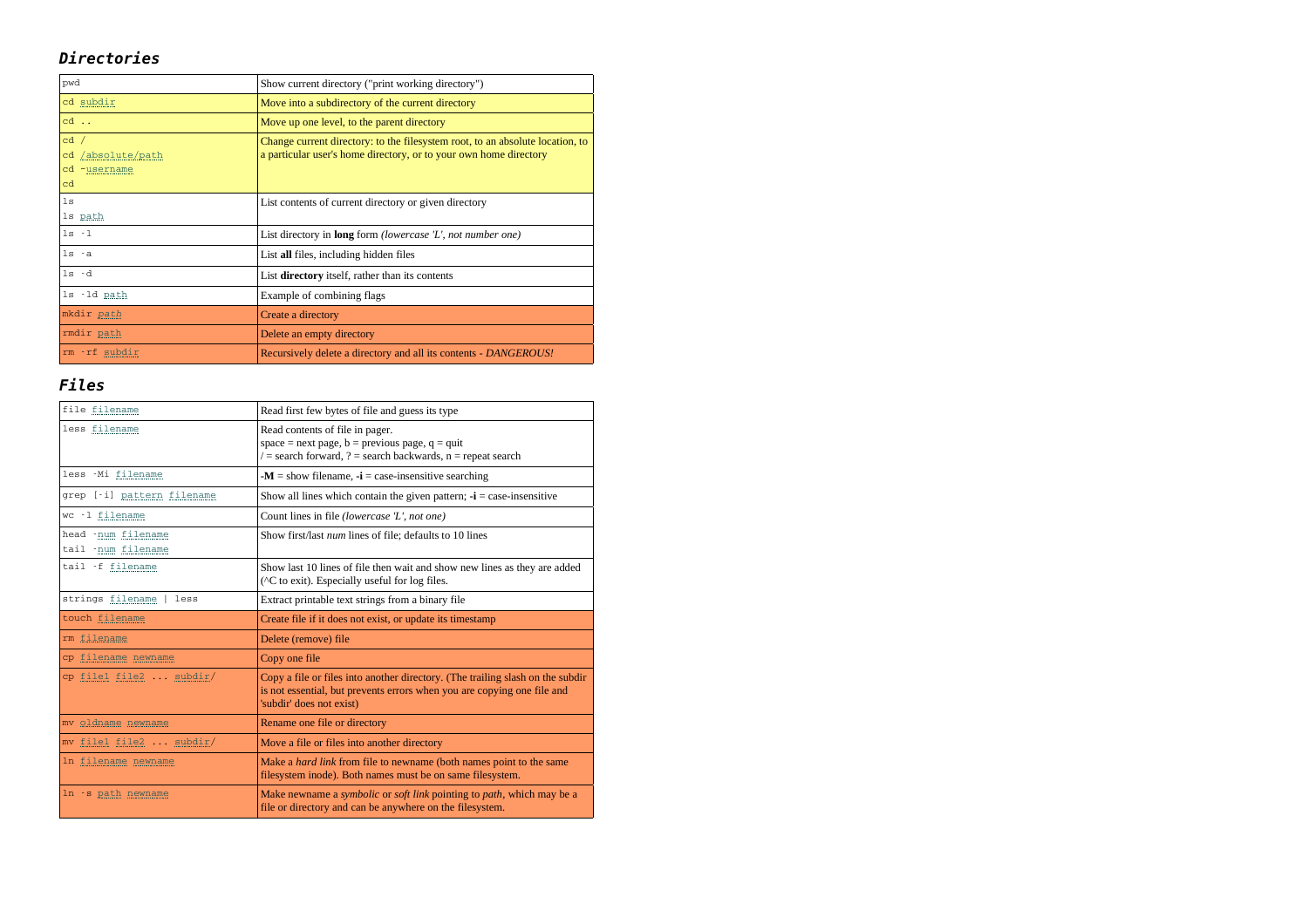## **Other important files and directories**

| /boot/kernel/kernel                 | The kernel itself, and its loadable modules                                                                                                         |  |
|-------------------------------------|-----------------------------------------------------------------------------------------------------------------------------------------------------|--|
| /boot/kernel/*.so                   |                                                                                                                                                     |  |
| /boot/loader.conf                   | Kernel configuration at startup time. See /boot/defaults/loader.conf and<br>/usr/src/sys/i386/conf/GENERIC.hints                                    |  |
|                                     | hint.acpi.0.disabled=1<br># disable ACPI<br># load the 'wi' network driver<br>if wi load="YES"<br>snd driver load="YES"<br># load all sound drivers |  |
| /dev/null                           | The "bit bucket". To discard all output from a command (stdout and stderr):                                                                         |  |
|                                     | # somecommand >/dev/null 2>&1<br>[sh]                                                                                                               |  |
| $/rescue/$                          | Statically-linked binaries for use in emergencies                                                                                                   |  |
| /root                               | Home directory for 'root' user (so it's still available when other filesystems are not<br>mounted)                                                  |  |
| /stand/sysinstall                   | Run this to re-enter the installation menu                                                                                                          |  |
| /usr/src/sys/i386/<br>conf/MYKERNEL | Configuration file to build kernel "MYKERNEL" (see "GENERIC" for the default kernel<br>which comes with FreeBSD)                                    |  |
| $/var/db/pkq/$                      | Where pkg_add records installed packages (don't alter them!)                                                                                        |  |
| /var/log/maillog                    | Mail log file                                                                                                                                       |  |
| /var/log/messages                   | General system log file                                                                                                                             |  |
| /var/mail/username                  | Default location for user's mailbox                                                                                                                 |  |
| /var/run/inetd.pid                  | File containing process ID of running 'inetd' daemon                                                                                                |  |
| /var/spool/mqueue/                  | Sendmail queued messages                                                                                                                            |  |
| /var/tmp                            | Temporary files; applications should write large files here rather than /tmp as it's usually<br>on a larger filesystem                              |  |

## **File permissions**

| 1s -1 filename                                         | Show permissions on file or directory.                                                                                                                                                                                                         |  |
|--------------------------------------------------------|------------------------------------------------------------------------------------------------------------------------------------------------------------------------------------------------------------------------------------------------|--|
| 1s -1d directory                                       | $, \dots \dots$ type (-=file, d=directory)<br>$/$ , $\cdots$ rwx perms for user (owner)<br>/ / $, \cdots$ rwx perms for group<br>/ / /  rwx perms for other<br>- rwxrwxrwx                                                                     |  |
|                                                        | For a file: $\mathbf r$ allows read; w allows write/append; x allows execute.<br>For a directory: <b>r</b> allows listing contents; <b>w</b> allows creation or deletion of files<br>within directory; x allows directory to be entered        |  |
| chown user path                                        | Change the owner, group, or both, of a file or directory.                                                                                                                                                                                      |  |
| chgrp group path<br>chown user: group path             |                                                                                                                                                                                                                                                |  |
| chmod [ugoa] + [rwx] path<br>chmod [ugoa] - [rwx] path | Add or remove permission mode bits.<br>$\mathbf{u}$ = user (owner), $\mathbf{g}$ = group, $\mathbf{o}$ = other, $\mathbf{a}$ = all (ugo)<br>e.g. "chmod go+r $file$ " adds the 'r' permission to group and other.                              |  |
| chmod nnn path                                         | Change all the mode bits at once to octal value nnn.<br>e.g. "chmod 640 <i>file</i> " sets rw- for user, r-- for group, --- for other.                                                                                                         |  |
|                                                        | $0 \rightarrow  1 \rightarrow -x$ $2 \rightarrow w$ $3 \rightarrow wx$<br>$4 r - 5 r - x 6 r - 7 r$                                                                                                                                            |  |
| umask<br>umask nnn                                     | Show or set the file creation mask for this session; these are the permission bits<br>which will <i>not</i> be set on newly-created files. For example, "umask 022" means<br>that newly-created files have no more than rwxr-xr-x permissions. |  |

## **Searching for files**

| locate str                                     | Search for filenames matching str in the locate database            |
|------------------------------------------------|---------------------------------------------------------------------|
| /etc/periodic/weekly/310.locate                | Rebuild the locate database                                         |
| find path - type f                             | Find all files under the given path (use "." for current directory) |
| find path - type f - name 'foo*'               | Find all files under the given path whose name begins "foo"         |
| find path -type f   xargs cmd                  | Find all files under path and apply cmd to each of them             |
| find path -type f -print0  <br>$xargs - 0 cmd$ | Safer version of above (works with filenames that contain spaces)   |

## **Compressed files and archives**

| gzip -dc filename.gz   less        | Read compressed text file, without uncompressing it on disk       |
|------------------------------------|-------------------------------------------------------------------|
| bzip2 -dc filename.bz2   less      |                                                                   |
| tar -tzf filename.tgz or .tar.gz   | Show contents of compressed tar archive. Add -v for more detail   |
| tar -tjf filename.tbz2 or .tar.bz2 |                                                                   |
| tar -xvzf [-C dir] filename.tgz    | Extract contents of compressed archive finto specified directory, |
| tar -xvif [-C dir] filename.tbz2   | otherwise into current directory]                                 |
| nroff -mandoc foo.1   less         | Format a man page file                                            |

## **Processes**

| ps auxw                           | Show all processes                                                                                                                        |
|-----------------------------------|-------------------------------------------------------------------------------------------------------------------------------------------|
| ps auxw   grep procname           | Show all processes matching pattern "procname" (note that "grep")<br>procname" itself may be shown)                                       |
| top                               | Show continuously the most active processes (q to quit)                                                                                   |
| kill pid<br>kill -TERM pid        | Send a 'terminate' signal to the given process: requests process to clean up<br>quickly and exit                                          |
| $kil1 - 1$ pid<br>kill -HUP pid   | Send a 'hangup' signal to the given process: some processes use this as a<br>request to re-read their config files. (one, not letter 'L') |
| $kil1 - 9$ pid<br>kill - KILL pid | Send a 'kill' signal to the given process: the process is killed immediately<br>and cannot clean up first. Use only as a last resort.     |
| $killall$ $[-1]-9]$ procname      | Send signal to all processes whose name is "procname"                                                                                     |

## **Account customisations**

| $\sim$ /.profile      | EDITOR=joe; export EDITOR<br>PAGER=less; export PAGER          | Change your default editor and pager                                     |
|-----------------------|----------------------------------------------------------------|--------------------------------------------------------------------------|
| $\sim$ /.bash profile | . .profile<br>$PS1 = \lceil \u\omega \hceil \W \$ ; export PS1 | bash prompt which displays your current<br>username, host, and directory |
| $\sim$ /.netrc        | default login ftp password user@site                           | Make ftp client login automatically                                      |
| $\sim$ /.xinitrc      | exec startkde                                                  | Choose 'kde' desktop                                                     |

## **X Window System**

| startx                 | Start graphical environment                                       |
|------------------------|-------------------------------------------------------------------|
| $Ctrl$ -Alt-F1  Alt-F9 | Switch to text console while in X; return to X                    |
| Ctrl-Alt-Backspace     | Emergency exit from X                                             |
| xterm -sb -sl 500 -ls  | Run xterm with 500 lines of scrollback (much better than Konsole) |
| xset b off             | Disable terminal beep in X environment                            |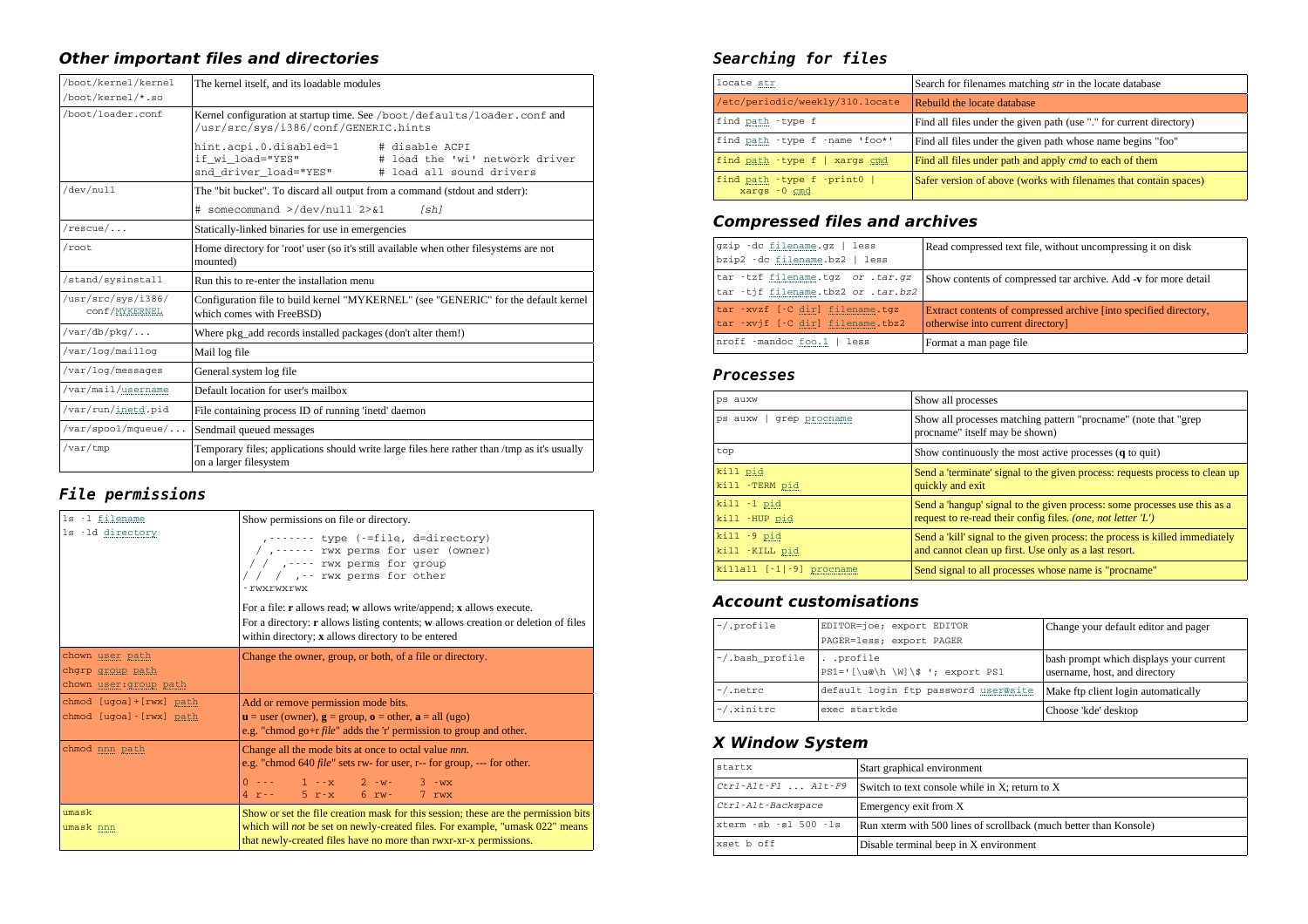## **Shell facilities**

| which foo           | Search for command foo in PATH and show where it was found                        |
|---------------------|-----------------------------------------------------------------------------------|
| history 20          | Display the 20 most recently entered commands                                     |
| ! num<br>-----      | Re-execute command <i>num</i> from history                                        |
| cmd1; cmd2          | Run cmd1 followed by cmd2                                                         |
| cmd $1 \&x$ cmd $2$ | Run <i>cmd1</i> , then <i>cmd2</i> only if <i>cmd1</i> was successful $(\$? = 0)$ |

#### **Argument expansion**

| $\sim$ /file<br>$\nu$ user/file | Expands to /home/yourname/file or /home/user/file                                                                                                                             |
|---------------------------------|-------------------------------------------------------------------------------------------------------------------------------------------------------------------------------|
| 'somepath/*.txt                 | Expands to all filenames matching that pattern.<br>* matches any characters; ? matches any one char; [abc] matches only<br>those characters; [a-z] matches any in that range. |
| \$var                           | Substitute value of environment variable 'var'                                                                                                                                |

The special meaning of characters (including space which normally separates arguments) can be removed by preceeding them with abackslash; or by "quoting" or 'quoting' the whole argument. See *man sh* or *man csh*.

#### **Environment**

|                              | printenv                                           |               | Show all environment variables               |
|------------------------------|----------------------------------------------------|---------------|----------------------------------------------|
| printenv PATH<br>echo \$PATH |                                                    |               | Show single environment variable <i>PATH</i> |
|                              | foo="value"; export foo [sh]<br>seteny foo "value" | (csh)         | Set environment variable <i>`foo'</i>        |
|                              | unset foo<br>unseteny foo                          | [sh]<br>[csh] | Unset environment variable <i>`foo'</i>      |

Environment variables can be set at login time in **~/.profile** [sh], **~/.bash\_profile** [bash], or **~/.cshrc** [csh]

#### **File redirection**

| $(Ctr1-D)$<br>AD              | Send end-of-file on standard input                 |
|-------------------------------|----------------------------------------------------|
| cmd1<br>cmd2                  | Pipe output of <i>cmdl</i> to input of <i>cmd2</i> |
| cmd >out.txt                  | Redirect command standard output to file           |
| cmd 2>err.txt<br>[sh]         | Redirect command error output to file              |
| $cmd >out.txt$ 2>&1<br>[sh]   | Redirect both standard and error output to file.   |
| [csh]<br>$cmd >$ $&$ out .txt |                                                    |
| $cmd$ >>out.txt               | Append to out txt instead of replacing it          |
| $cmd \leq in.txt$             | Redirect command standard input from file          |

#### **Job control**

| $(Ctr1-C)$<br>AC         | Terminate current foreground process                     |
|--------------------------|----------------------------------------------------------|
| $(Ctr1-Z)$<br>$\wedge Z$ | Suspend current foreground process (makes suspended job) |
| jobs                     | List jobs under this shell                               |
| $kil1$ %n                | Terminate job number $n$                                 |
| f <sub>g</sub>           | Restart suspended process in foreground                  |
| fg $n$                   |                                                          |
| bg                       | Restart suspended process in background                  |
| $bg$ $n$                 |                                                          |
| cmd &                    | Start command as background job                          |

## **Important Configuration Files**

Many of these are documented in section 5 of the manual. e.g. "man 5 crontab"

| /etc/crontab             | Regular scheduled tasks                                                                                                                             |
|--------------------------|-----------------------------------------------------------------------------------------------------------------------------------------------------|
| /etc/group               | Binds supplementary groups to users (won't take effect until they next login)                                                                       |
| /etc/hosts               | Local mappings between IP addresses and hostnames                                                                                                   |
| /etc/inetd.conf          | Controls services started from inet, but which don't have their own daemon processes.<br>e.g. ftpd                                                  |
| /etc/localtime           | (Binary file, not editable) describes the current time zone                                                                                         |
|                          | # cp /usr/share/zoneinfo/Africa/Maputo /etc/localtime                                                                                               |
| /etc/mail/mailer.conf    | Configures which MTA is used when local processes generate mail                                                                                     |
| /etc/make.conf           | Defaults for when building software applications/ports                                                                                              |
| /etc/motd                | "Message of the day" displayed on login                                                                                                             |
| /etc/newsyslog.conf      | Configures automatic rotation of log files                                                                                                          |
| /etc/periodic/           | Various scripts which are run at scheduled times                                                                                                    |
| /etc/rc.conf             | Master configuration file. See /etc/defaults/rc.conf for allowable settings (but don't edit<br>them there, because changes will be lost on upgrade) |
|                          | # Network settings                                                                                                                                  |
|                          | hostname="foo.example.com"<br>ifconfig_fxp0="192.168.0.1/24" # or "DHCP"<br>defaultrouter="192.168.0.254"                                           |
|                          | # Set clock at bootup                                                                                                                               |
|                          | ntpdate_enable="YES"<br>ntpdate_flags="-b ntp-1.example.net ntp-2.example.net"                                                                      |
|                          | # Enable services                                                                                                                                   |
|                          | inetd_enable="YES"<br>sshd_enable="YES"                                                                                                             |
| /etcirc.d/               | Startup scripts, run as /etc/rc.d/foo start or /etc/rc.d/foo stop<br>Will not work unless the relevant service_enable="YES" exists in /etc/rc.conf  |
| /etc/rc.local            | Create this script to perform additional commands at system startup                                                                                 |
| /etc/resolv.conf         | Configure DNS client                                                                                                                                |
|                          | search example.com<br>nameserver 192.0.2.1<br>nameserver 192.0.2.2                                                                                  |
| /etc/ssh/sshd_config     | Configure ssh daemon (e.g. permit or refuse root logins)                                                                                            |
| /etc/sysctl.conf         | Set run-time kernel variables at bootup, e.g.                                                                                                       |
|                          | net.inet.ip.forwarding=1 # if this machine is a router                                                                                              |
| /etc/syslog.conf         | Configure destinations of log messages. After changing:                                                                                             |
|                          | # killall -1 syslogd                                                                                                                                |
| /etc/ttys                | Configure logins on serial lines or modems                                                                                                          |
| /etc/X11/xorg.conf       | X Window server (display) configuration. To create:                                                                                                 |
|                          | # Xorg -configure<br># mv /root/xorg.conf.new /etc/X11/xorg.conf                                                                                    |
| /usr/local/etc/          | Configuration files for third-party programs (ports/packages)                                                                                       |
| $\sqrt{usr/share/skel/}$ | Skeleton files which populate a new user's home directory                                                                                           |
| ~/.ssh/authorized_keys   | Public keys corresponding to the private keys which are permitted to login to this<br>account using SSH RSA/DSA authentication                      |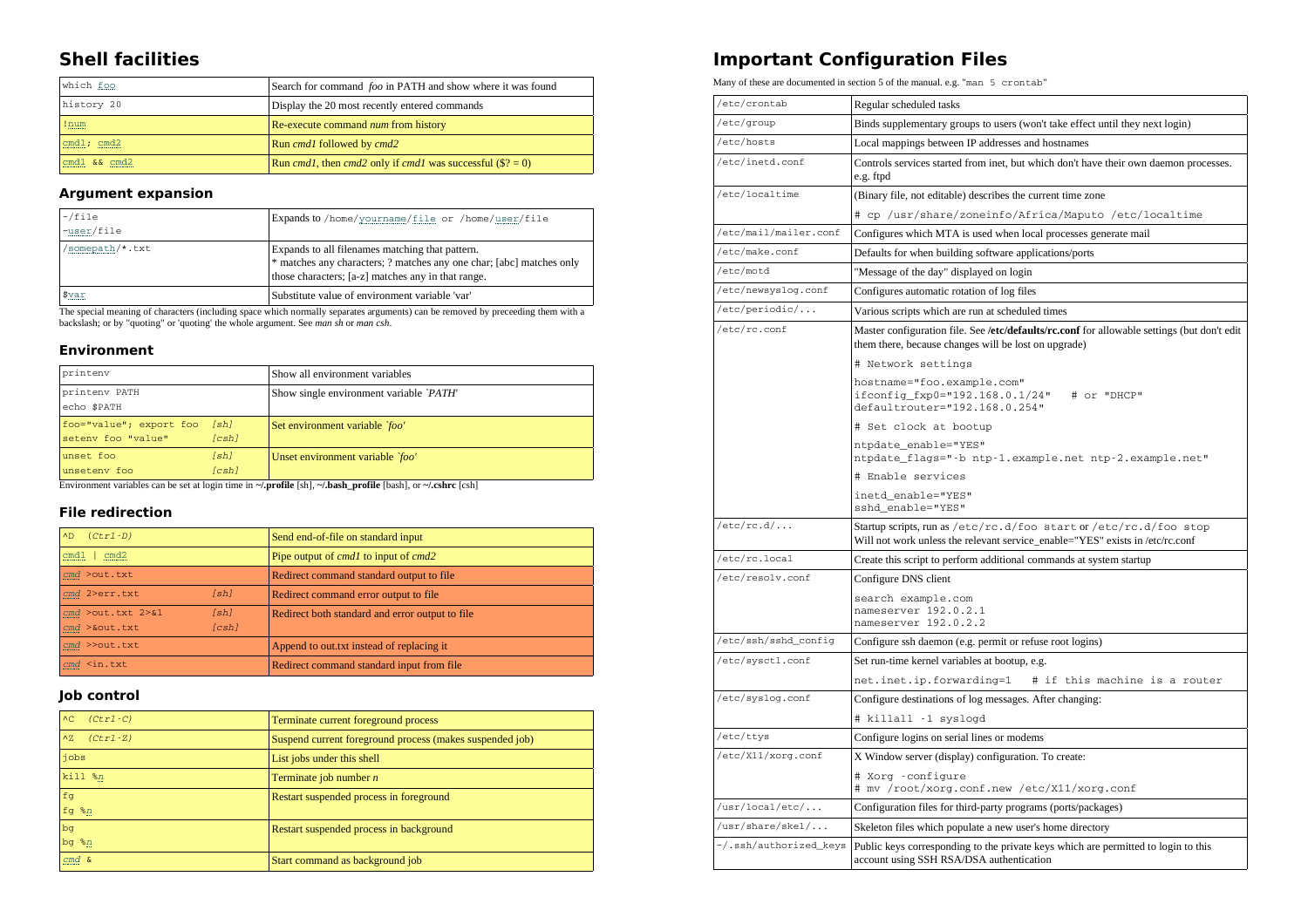### **Packages**

| pkg info                                                  | Show summary list of installed packages                                                            |
|-----------------------------------------------------------|----------------------------------------------------------------------------------------------------|
| pkg info foo-1.2.3<br>pkg info foo\*                      | Show detailled description of package "foo"                                                        |
| pkg info -L foo\*                                         | Show list of files included in package "foo"                                                       |
| pkg info -W /usr/local/bin/foo                            | Find which package contains file /usr/local/bin/foo                                                |
| pkg add foo-1.2.3.tbz                                     | Install package from file.                                                                         |
| pkg add -r foo                                            | Install package from default FTP server                                                            |
| PACKAGEROOT="ftp://ftp.uk.freebsd.<br>org" pkg add -r foo | Install package from alternative FTP server                                                        |
| pkg delete foo-1.2.3                                      | Uninstall package                                                                                  |
| rehash<br>[csh]                                           | After installing a package, rescan PATH for new executables. (Only<br>needed if you are using csh) |

### **Kernel modules**

| kldstat                                   | Show loaded modules                             |
|-------------------------------------------|-------------------------------------------------|
| kldload if wi                             | Load named module and any modules it depends on |
| kldunload if wi<br>$10100000000000000000$ | Unload module                                   |

### **Networking**

| ifconfig -a                                                    | Show all interfaces                                                                                                    |
|----------------------------------------------------------------|------------------------------------------------------------------------------------------------------------------------|
| ifconfig fxp0 192.168.0.1/24                                   | Configure an interface                                                                                                 |
| netstat -r -n                                                  | Show forwarding table (routes)                                                                                         |
| route add default 192.168.0.254                                | Add static default route                                                                                               |
| ping 1.2.3.4                                                   | Send test packets, display responses ( $\textdegree$ C to exit)                                                        |
| $traceoute - n 1.2.3.4$                                        | Send test packets and display intermediate routers found                                                               |
| tcpdump -i fxp0 -n -s1500 -X<br>tcpdump -i fxp0 -n tcp port 80 | Show entire packets sent and received on given interface; second form<br>shows only packet headers to/from TCP port 80 |
| telnet 1.2.3.4 80                                              | Open TCP connection to port 80 on host 1.2.3.4                                                                         |
| vi /etc/rc.conf<br>vi /etc/resolv.conf                         | Edit startup configuration file, DNS resolver configuration file (see                                                  |
|                                                                | "Important Configuration Files")                                                                                       |
| /etc/rc.d/netif start                                          | Initialise network interfaces from settings in /etc/rc.conf                                                            |
| /etc/rc.d/routing start                                        | Initialise static routes from settings in /etc/rc.conf                                                                 |
| /etc/rc.d/dhclient start                                       | Configure interfaces marked "DHCP" in /etc/rc.conf                                                                     |
| netstat -finet -n                                              | Show active network connections [add -a for listening sockets]                                                         |

### **Shutdown**

| reboot                          | <b>Reboot immediately</b>                                  |
|---------------------------------|------------------------------------------------------------|
| halt                            | Shutdown immediately                                       |
| $halt -p$                       | Shutdown immediately and turn off power if possible        |
| shutdown -h 5 "Sys maintenance" | Halt in 5 minutes, send warning message to logged-in users |

# **'vi' editor**

 This is the standard Unix editor and is always available. You must be *extremely* careful though, because the effect of hitting a key will depend on what mode you are in at that time. If in any doubt, hit ESC to get back to command mode, then enter one of the commandsshown here.

| [Enter]<br>:q!      | Quit without saving                                                 |
|---------------------|---------------------------------------------------------------------|
| [Enter]<br>: wa     | Write and quit                                                      |
| [Enter]<br>:wa!     | Write and quit, forcing overwrite of read-only file                 |
| :w filename [Enter] | Write out to a different file                                       |
| $(Ctr1-L)$<br>^L    | Redraw screen                                                       |
| $\wedge$            | Move to start of line                                               |
| \$                  | Move to end of line                                                 |
| h j k 1             | Move cursor left / down / $up$ / right (alternative to cursor keys) |
| [Enter]<br>$: num$  | Go to line number num                                               |
| G                   | Go to last line                                                     |
| /pattern<br>[Enter] | Search forwards for pattern                                         |
| [Enter]<br>?pattern | Search backwards for pattern                                        |
| n                   | Repeat last search                                                  |
| i text ESC          | Insert text before cursor position                                  |
| A text ESC          | Append text after end of line                                       |
| o text ESC          | Open new line after current one and insert text                     |
| $\mathbf{x}$        | Delete character under cursor                                       |
| r char              | Replace character under cursor with another single character        |
| 6b                  | Delete entire line                                                  |
| УУ                  | Copy current line ("yank")                                          |
| num yy              | Copy num lines, starting with the current line                      |
| p                   | Paste copy buffer after current line                                |

## **'ee' editor**

 This is a simpler alternative to 'vi' and is installed as part of the FreeBSD base system. However it may not always be available (thereis **/rescue/vi** for emergencies when /usr is not mounted, but no emergency 'ee').

You don't need to remember anything in this table; all commands are described on-screen.

| <b>ESC</b>           | Pop-up menu                   |
|----------------------|-------------------------------|
| AC                   | Command prompt                |
| ^C quit<br>[Enter]   | Quit without saving           |
| ^C exit<br>[Enter]   | Write and quit                |
| ^C write [Enter]     | Write out to a different file |
| $\wedge$ $\wedge$    | Move to start of line         |
| ΛF.                  | Move to end of line           |
| [Enter]<br>AC num    | Go to line number num         |
| [Enter]<br>^Y string | Search forwards for string    |
| $\wedge$ X           | Repeat last search            |
| $\wedge$ K           | Delete entire line            |